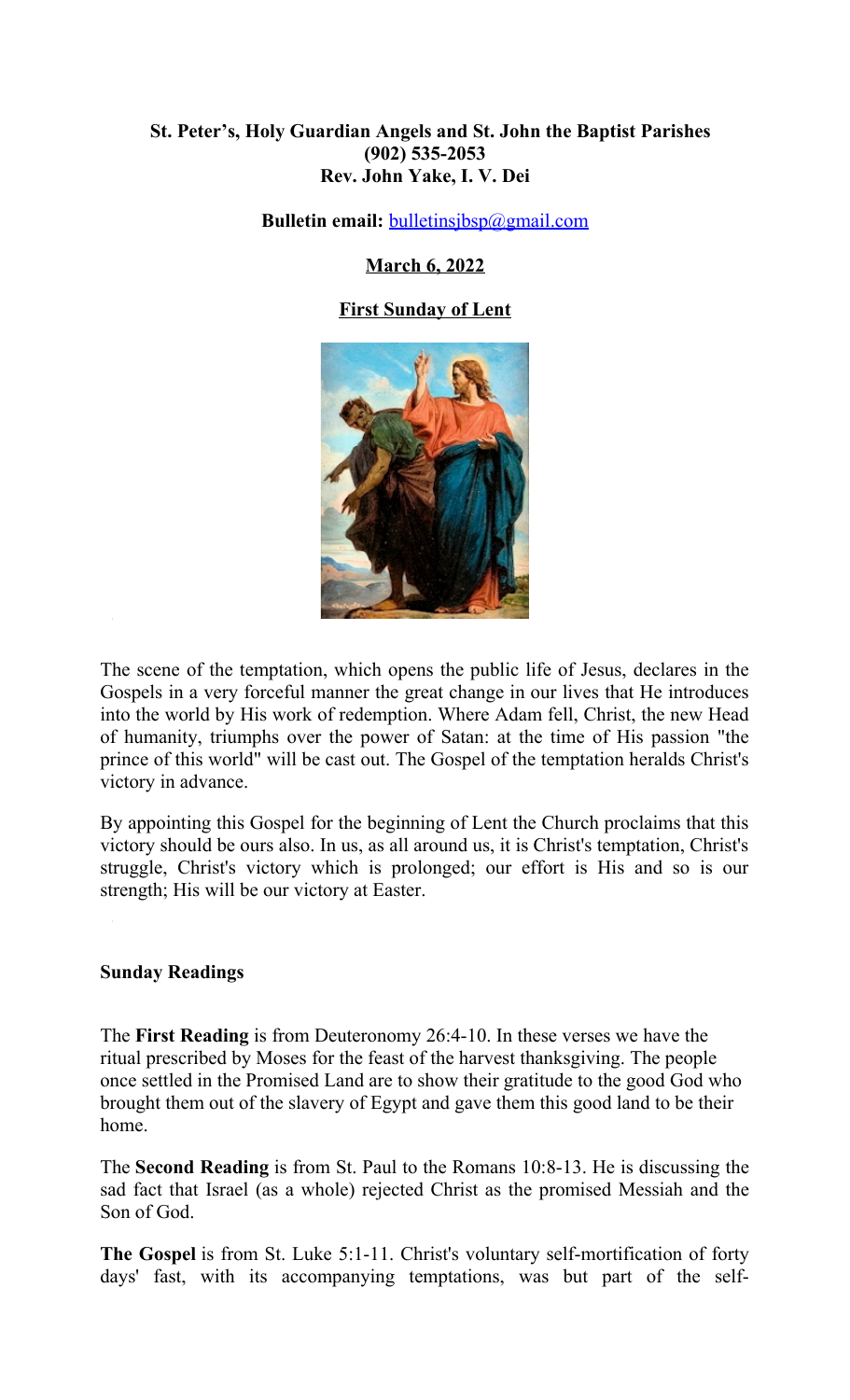mortification, with its climax on the Cross, which He gladly underwent for our salvation. He did not need to fast in order to keep the inclinations of the body in subjection, He did not need to allow the insult of temptation. He could have said, "begone Satan" at the beginning as easily and as effectively as be said it at the end. But He willingly underwent this humiliation in order to set us an example and to prove to us the infinite love He bears us and the value, the priceless value, He sets on our eternal salvation. He became like us in all things (except sin) in order to make it possible for us to become like Him—the beloved of his Father—and coheirs with Him in the kingdom of heaven.

With this example given us by Christ no Christian can or should expect to travel the road to heaven without meeting obstacles and temptations. Our weak human nature is of itself, even without any external tempter, a source of many temptations to us, especially of those three illustrated in the case of Christ. Our body desires all the pleasures and comforts that can be got out of life and resents any curtailment of these desires even on the part of our Creator and Benefactor. Our gifts of intelligence and free-will often tempt most of us to look for power, political or economic, over our fellowmen. We want to be better off than others in this world, when our purpose in life is to help ourselves and our fellowmen to the better life. Finally. so fully occupied are many in the mad rush after pleasure and power that they have no time to devote to the one thing that matters, the attainment of eternal life.

Yet, through some foolish logic of our own, we expect God to do for us what we refuse to do for ourselves. We are tempting God by presuming he will save us if we have deliberately chosen the road to perdition.

There are few, if any, amongst us who can honestly say: "I am free from such inclinations or temptations." The vast majority of us can and should beat our breasts and say with the publican: "O God, be merciful to me a sinner." And merciful he will be if we turn to him with true humility. He may not remove all our temptations, all our wrong inclinations, but he will give us the grace to overcome them if we sincerely seek his aid.

—-Excerpted from *The Sunday Readings* by Fr. Kevin O'Sullivan, O.F.M.

**Sacrament of Baptism please call the office: Rev. John Yake, I.V. Dei**

## **Instructors for baptism:**

Mary Fougere, SJB 902) 535-2699 Rose Pâté, SP (902) 302-7011 Vera Doucette, HGA (902) 785-4018

## **Sacrament of Matrimony**

Please call Fr. Yake six months prior to the wedding date. Call Family Service of Eastern Nova Scotia to register for upcoming courses 902- 849-4772. Ask for Tasia Boucher, thoucher@fsens.ns.ca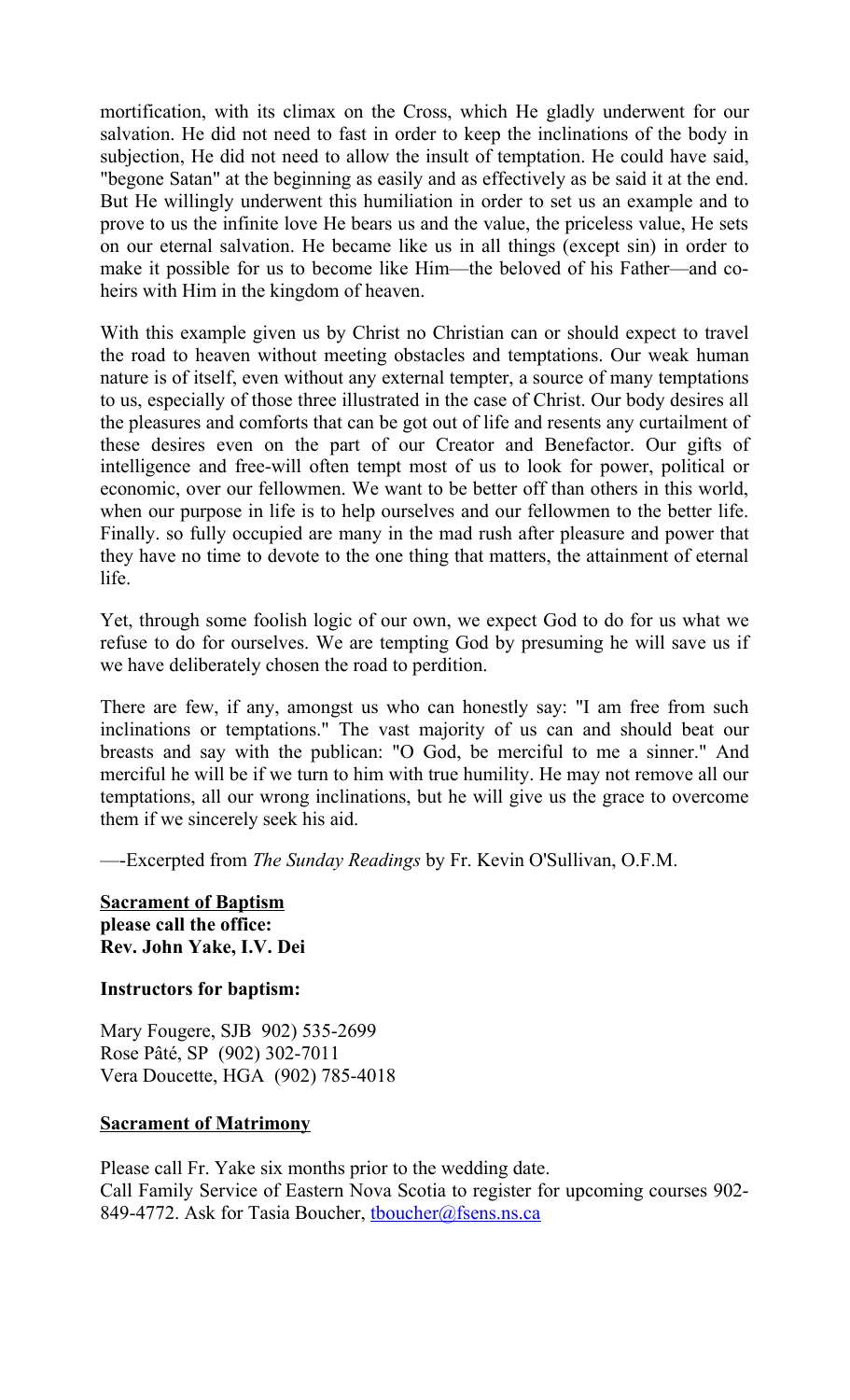**Weekday Liturgy Tuesday, March 8, 2022** SJB 4:00 PM

**Wednesday, March 9, 2022 SP 9:00 AM \*Special Intentions**

**Friday, March 11, 2022 HGA 11:00 AM + Irene Briand In Thanksgiving & for the Souls in Purgatory**

**Weekend Liturgy**

**Saturday, March 12, 2022 SH 4:00 PM HGA 5:30 PM + Beattie Martell** 

**Sunday March 13, 2022 SJB 9:00 AM +Wallace Casey SP 10:30 AM +Donna Boudreau**

**Please note: Mass intentions should be arranged with Mary at the office, not with Fr. Yake. Receipts**

| <b>Holy Guardian Angels</b>        |  |  |  |
|------------------------------------|--|--|--|
| <b>Saturday, February 26, 2022</b> |  |  |  |

| Envelopes & Loose                                               | \$750.00 |          |  |
|-----------------------------------------------------------------|----------|----------|--|
| Total                                                           | \$750.00 |          |  |
| <b>St. John the Baptist</b><br><b>Sunday, February 27, 2022</b> |          |          |  |
| Envelopes & Loose                                               | \$       | 935.00   |  |
| Total                                                           | \$       | 935.00   |  |
| <b>St. Peter's</b><br><b>Sunday, February 27, 2022</b>          |          |          |  |
| Envelopes & Loose                                               | \$       | 1,175.00 |  |
| <b>Altar Society</b>                                            | 70.00    |          |  |
| Cemetery road                                                   | 50.00    |          |  |
| Candles                                                         | 3.00     |          |  |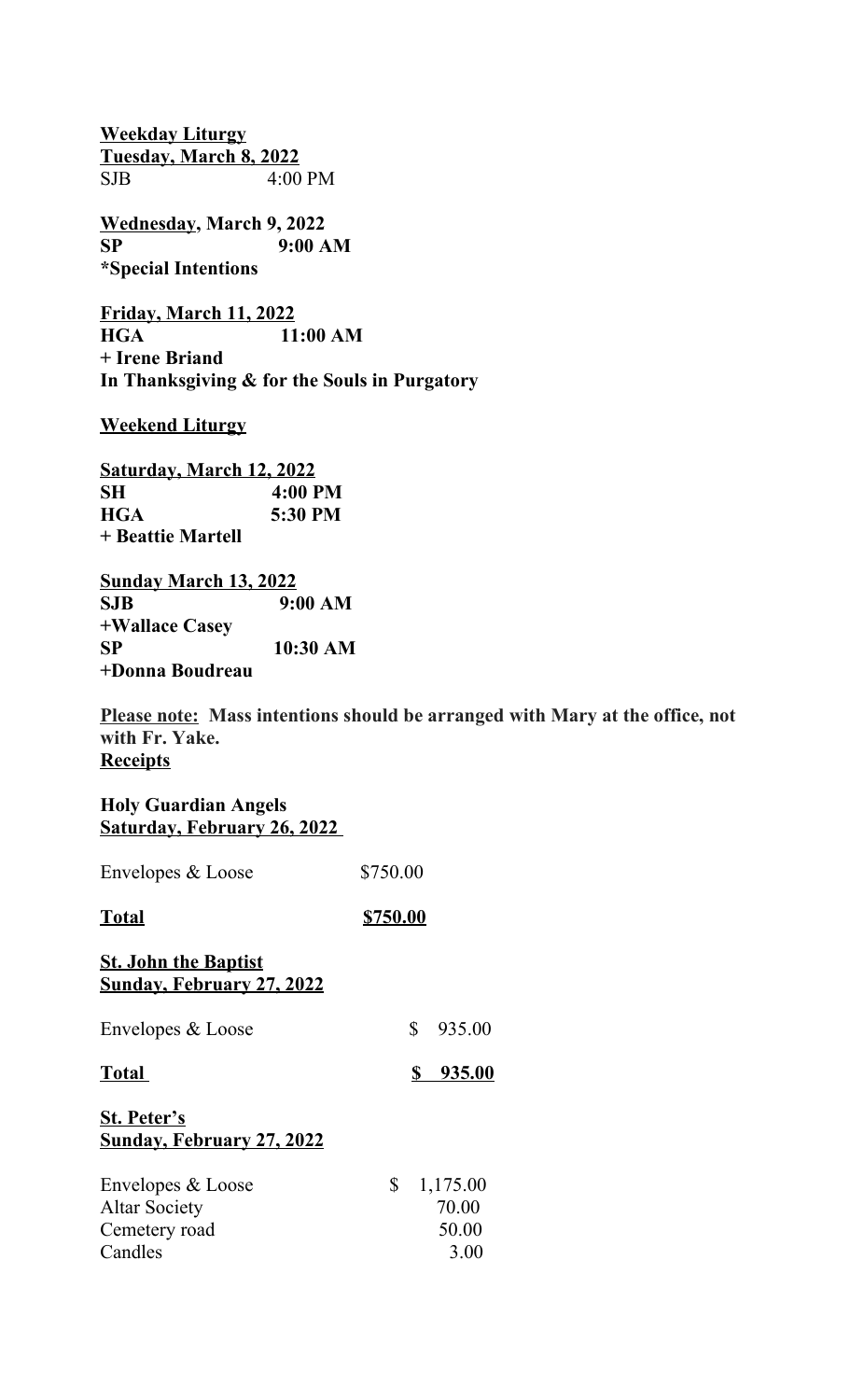#### **Total \$ 1,1298.00 COMMUNITY EVENTS**

**HGA:** During the Fridays in Lent, HGA will be praying the Stations of the Cross at 10:30am followed by our regular weekday Mass at 11am. We welcome you to join us.

**Knights of Columbus officers' meeting** will be held Thursday, March 10, 2022 at 9:30 AM St. Peter's Glebe House

**The St. Patrick's Day Tea and Sale** has been canceled this year ...our plan is a "BAKELESS" Bake Sale......please make a donation and drop the attached envelope in the collection box... Thank you for supporting our fundraiser......See you next year. **ST. PETER'S ALTAR SOCIETY.**

**St. Peter's Parish Council meeting** will be held on **Monday, March 21, 2022** at 6:00 PM at **glebe house meeting room.**

**SJB:** During lent the Way of the Cross will be prayed on Tuesdays at 4:00 PM in the main part of the church followed by the regular weekday Mass.

**SJB:** Lenten folders will be made available in the church entrance.

# **A Lenten Reflection from Father Yake**

The gospel-word that the Church has chosen to introduce the holy Lenten Season on *Ash* Wednesday is from St. Matthew. (6: 1-6, 16-18) There Christians are offered advice on how to engage and deepen the Christian life through prayer, almsgiving, and fasting. Herein I would like to focus on prayer, and specifically, the perfect prayer of Holy Mass.

The Fifth Mystery of St. John Paul's Luminous Mysteries of the Holy Rosary is the Last Supper. It has as its intention that we may participate in true worship of God. Originating from Old Testament worship that consisted of God's word followed by the bloody sacrifice, God has revealed how divinity is to be ritually worshipped and Holy Mass is so structured: The Liturgy of the Word and the perfect but un-bloody sacrifice of the Cross. Overcoming sin that alienates persons from God was the mission of Jesus Christ and so we may understand his zealous enthusiasm to celebrate the Last Supper wherein he could give humanity the vehicle by which they may access redemption. We read, "When the hour came he took his place at the table, and the apostles with him. He said to them, 'I have eagerly desired to eat this Passover with you before I suffer; for I tell you, I will not eat it until it is fulfilled in the kingdom of God'" (Lk. 22: 14-16)

The old Baltimore Catechism states clearly how to understand the logic of the Mass: "Our Lord Jesus Christ instituted the Holy Eucharist to continue the sacrifice of the cross in His Church. In the Mass Jesus offers Himself to God in an un-bloody manner. He does this under the appearances of bread and wine.

"The Mass is the same sacrifice as the sacrifice of the cross. The manner in which the sacrifice is offered is different. On the cross Christ really shed his blood and was really slain. In the Mass there is no real shedding of blood nor real death. On the cross Christ gained merit and made up for the sins of man. In the Mass Christ applies to us the merits of His death on the cross." (p. 94) When we realize the redemptive effects of the Mass we may understand why the Church places an obligation on Catholics to receive this sacrament.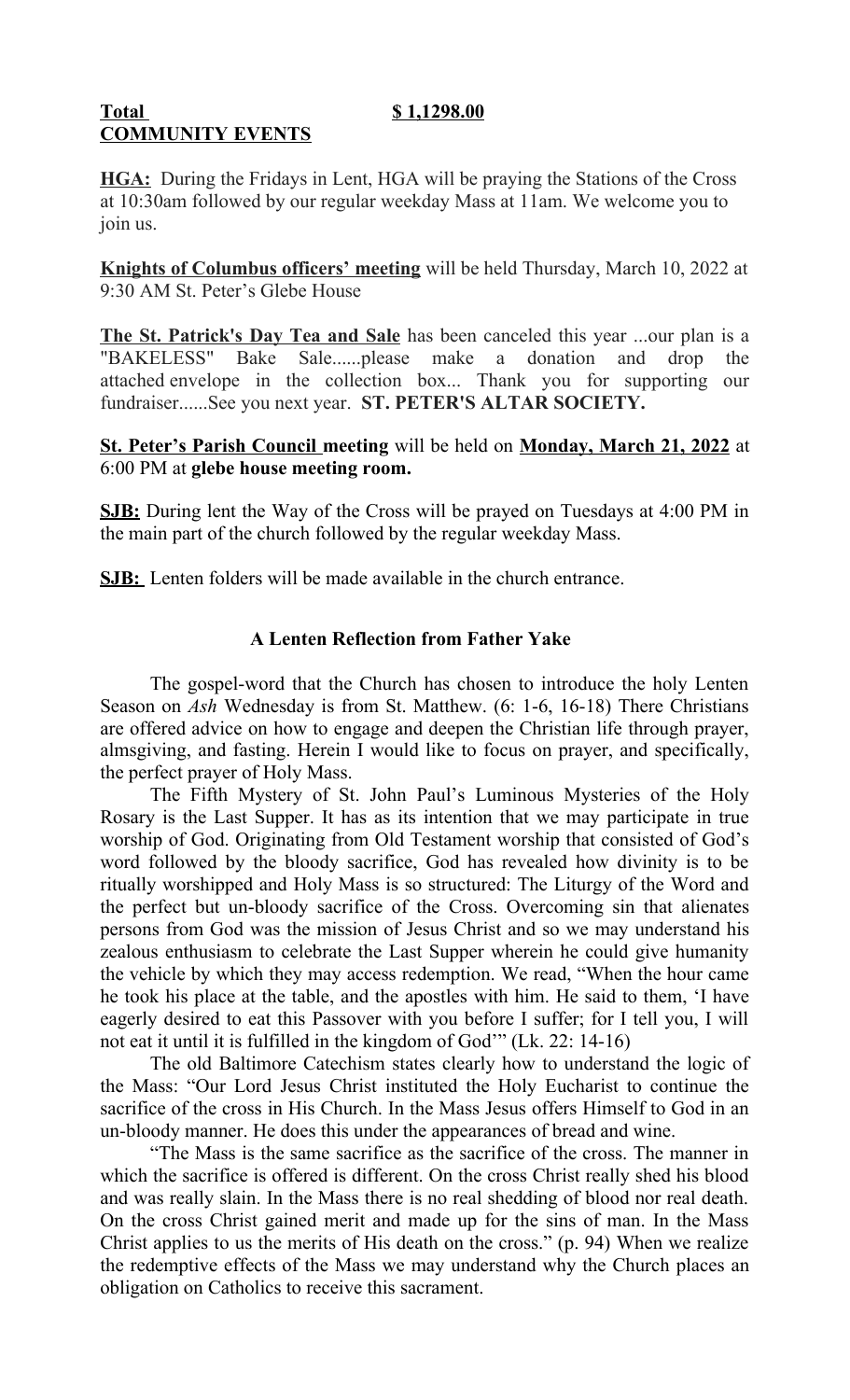The first precept or law of the Church, taken from the Baltimore Catechism, commands Catholics, "To assist at Mass on all Sundays and holydays of obligation." The Catechism of the Catholic Church, (1994) #1129, reads, "The Church affirms that for believers the sacraments of the New Covenant are *necessary for salvation.* "Sacramental grace" is the grace of the Holy Spirit, given by Christ and proper to each sacrament. The Spirit heals and transforms those who receive him by conforming them to the Son of God. The fruit of the sacramental life is that the Spirit of adoption makes the faithful partakers in the divine nature by uniting them in a living union with the only Son, the Savior." (p. 292) The command of Jesus at the Last Supper, "Do this in memory of me," invites us to contemplate the secret of the saints on their journey to holiness where Holy Mass was central to their spirituality.

The visionary, Blessed Anne Catherine Emmerich, communicated her appreciation of Holy Mass; "I have had a great vision on the mystery of Holy Mass and I have seen that whatever good has existed since creation is owing to it." Holy Mass is the chief prayer because in the prayer of the Mass we pray with Jesus to the Father. If prayer is the focus of our Lenten practice the Mass has to be our priority.

## **Fr. Greg MacLeod Lecture Series - Bringing the University and Community together through Faith and Reason**

*Recognizing truths and balancing knowledges in the decolonization of education* Mi'Kmaw elders: Dr. Albert Marshall and Dr. Marie Battiste will unpack the structures of Eurocentric colonialism in institutions and government structures

The Truth and Reconciliation Commission calls to action for reconciliation create the necessary decolonial Indigenization in education, churches, media, justice, and governments.

They will share their stories of struggle, change, activism and scholarly work aimed at alleviating institutional ignorance of Indigenous Peoples.

**Dr. Albert Marshall** is a Mi'kmaw Elder and knowledge holder from Eskasoni First Nation and one of the imaginative thinkers behind Two-eyed seeing – Etuaptumk, a theory and method for Indigenization and reconciliation.

**Dr. Marie Battiste** is a Mi'kmaw educator from the Potlotek First Nation and Aroostook Band of Micmacs in Maine. She holds degrees from Harvard, Stanford and University of Maine and is now a special advisor at CBU on decolonizing the Academy. Widely published author.

Wednesday, March  $9<sup>th</sup>$ , 2022 7:30 pm on zoom Join Zoom Meeting <https://zoom.us/j/98024605576>Meeting ID: 980 2460 5576

+1 587 328 1099 Canada Find your local number: https://zoom.us/u/acwho8yZ9z

**Sponsored by: CBU Chaplaincy and the Newman Society**

# **In the Diocese**

## **We hold in prayer**

#### **Fr. Vincent van Zutphen**

who died peacefully at home on Monday, Feb. 21 surrounded by his family, who were praying the Rosary. Fr. Vincent was ordained in 1963 and served as a pastor and teacher in Canada and the United States. He taught for many years at St.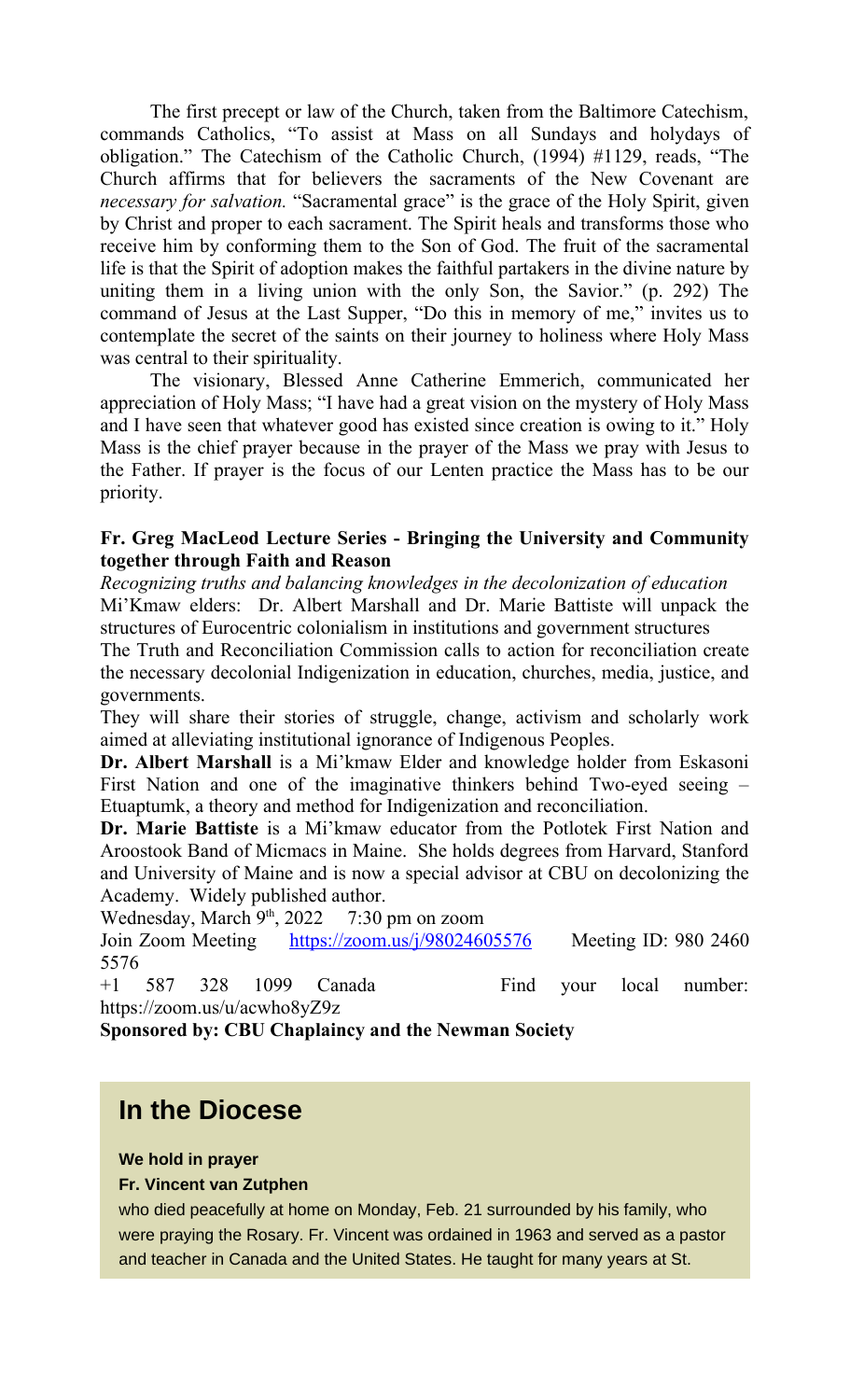Peter's Seminary in London, ON and served his last years of priestly ministry in Lucan, ON, Margaree and Port Hood.

Funeral Mass was held Saturday, Feb. 26.

**For the obituary and livestream links:**

[https://www.antigonishdiocese.com/in-memoriam-fr-vincent-van-zutphen/](https://antigonishdiocese.us11.list-manage.com/track/click?u=46108c95b96680ff598b4aa1d&id=777c8981e3&e=60939d450d)

The Executive Committee of the Canadian Conference of Catholic Bishops (CCCB) has condemned the escalation of tensions and violence in the Ukraine marked by Russia's invasion February 24.

"In solidarity with the Head of the Ukrainian Catholic Church, His Beatitude Sviatoslav Shevchuk, in unison with Ecumenical Patriarch Bartholomew, with the people of Ukraine as well as with Canadians of Ukrainian origin and descent, we encourage the faithful and all people of good will to pray for the imminent restoration of peace, dialogue, and human fraternity."

#### **Read the statement:**

[https://www.antigonishdiocese.com/prayers-for-the-ukraine/](https://antigonishdiocese.us11.list-manage.com/track/click?u=46108c95b96680ff598b4aa1d&id=93e7edf132&e=60939d450d)

## **COVID Restrictions easing**

#### **as of February 28**

Premier Tim Houston and Dr. Robert Strang, Chief Medical Officer of Health have announced that effective February 28, the requirement for proof of vaccination to attend discretionary gatherings / events / activities ends. This means that as of this date, all activities held by a faith organization will no longer require proof of vaccination.

Phase two of reopening will begin on March 7.

On March 21, all current Public Health restrictions and mandates will end.

#### **Read Bishop Kirkpatrick's letter:**

[https://www.antigonishdiocese.com/covid-19/](https://antigonishdiocese.us11.list-manage.com/track/click?u=46108c95b96680ff598b4aa1d&id=06de12e5a8&e=60939d450d)

## **Lenten Calendar for your Synod Journey**

#### **March 2-8**

#### **Fast from Indifference, Feast on Love**

Engaging in the Synod journey gives voice to your story, wisdom and dreams for our church and God's people. This week, learn more about the Synod and begin (or continue) your journey

#### **Almsgiving:**

Take the Synod survey

Explore our ListeningChurch web page to learn of Pope Francis' invitation and ways to connect

#### **Prayer:**

Say the Synod prayer

Calendar, survey and prayer are available at: